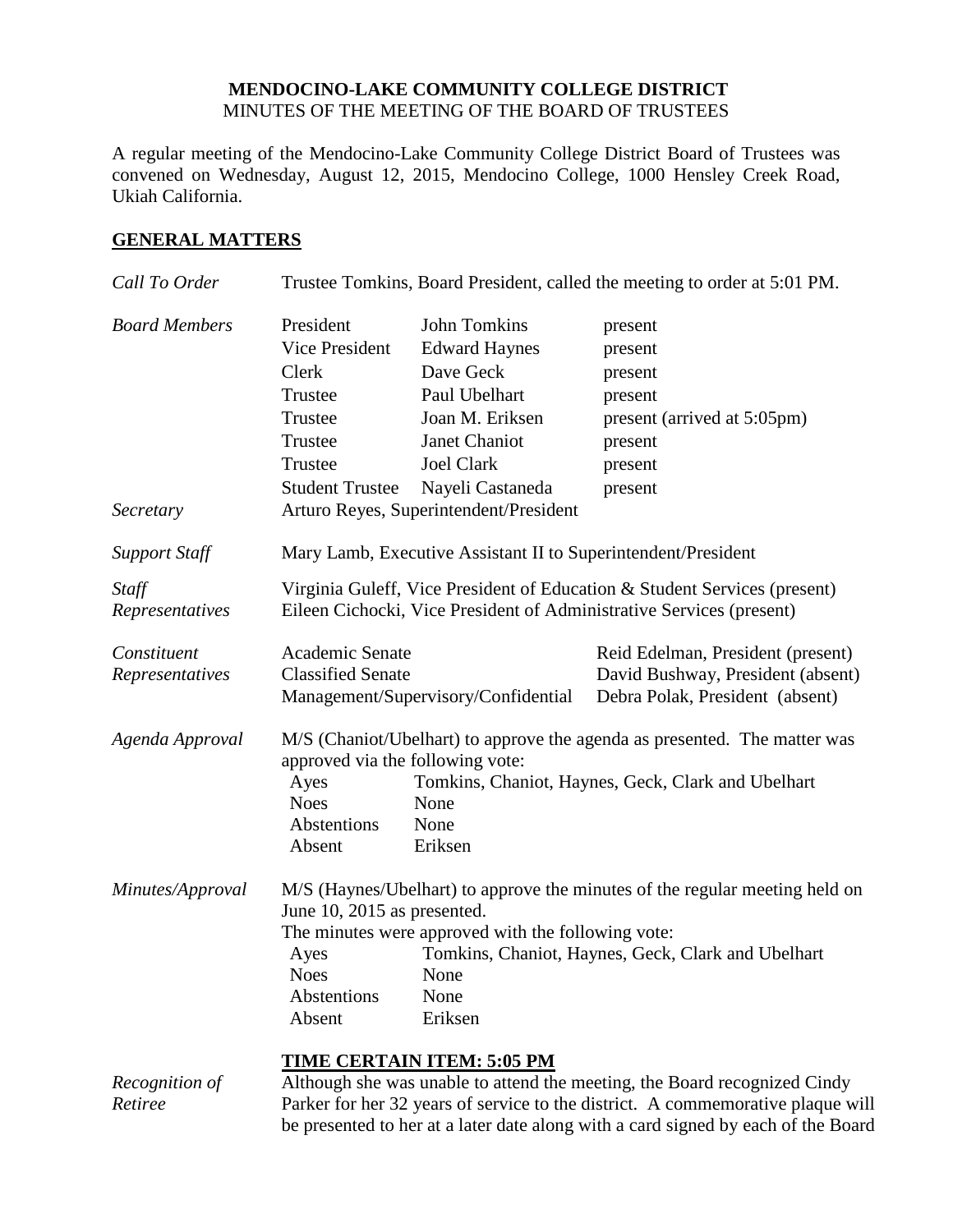members.

| <b>Big Picture</b>     | A brief overview presentation by Guy Bryant and David Soldani from the law<br>firm of Atkinson, Andelson, Loya, Ruud & Romo was made to the members of<br>the board detailing the Transfer of Territory process.                                                                                                                                                                                                                                                                                                                                                                                                                                                                                                                                                                                                                      |  |  |  |
|------------------------|---------------------------------------------------------------------------------------------------------------------------------------------------------------------------------------------------------------------------------------------------------------------------------------------------------------------------------------------------------------------------------------------------------------------------------------------------------------------------------------------------------------------------------------------------------------------------------------------------------------------------------------------------------------------------------------------------------------------------------------------------------------------------------------------------------------------------------------|--|--|--|
|                        | There are six specific criteria which need to be met in order to obtain approval<br>from the state. These criteria are:<br>1. The reorganization will not result in any increased cost to the state.<br>2. The reorganization will not result in a reduction in state aid to<br>community college districts not party to the petition.<br>3. The projected funding of each reorganized district is adequate to meet<br>its needs for the first five years of operation.<br>4. The allocation of property taxes has been accurately determined and will<br>be appropriately implemented.<br>5. The reorganization will not significantly affect the racial or ethnic<br>composition of the districts affected.<br>The reorganization will not decrease educational opportunities for the<br>6.<br>residents of the districts affected. |  |  |  |
|                        | The district has the option to pursue a waiver of the election requirement. The<br>district would work on this key piece in the process with the county Office of<br>Education. The elimination of the election requirement would assist the<br>District to meet its very aggressive timeline.                                                                                                                                                                                                                                                                                                                                                                                                                                                                                                                                        |  |  |  |
|                        | Given our current timeline, the Board was encouraged to begin working on the<br>process right away. It was the suggestion of Mr. Bryant and Mr. Soldani for<br>stakeholder meetings to take place in September 2015 with a waiver for a<br>public hearing being filed in December 2015. Other county committee public<br>hearings would be held in February and March 2016 in order to hold a<br>November 2016 election if the State Board of Education were to deny the<br>previously requested waiver.                                                                                                                                                                                                                                                                                                                              |  |  |  |
|                        | After several questions posed by various members of the Board, Mr. Bryant and<br>Mr. Soldani were thanked for their presentation and input.                                                                                                                                                                                                                                                                                                                                                                                                                                                                                                                                                                                                                                                                                           |  |  |  |
| <b>Public Comments</b> | Barbara Rice expressed her thanks for all the work that has been done on the<br>transfer of territory initiative as a private citizen from the Mendocino Coast<br>area.                                                                                                                                                                                                                                                                                                                                                                                                                                                                                                                                                                                                                                                               |  |  |  |
|                        | John Loucks introduced himself and Anna Daugherty as the Vice President and<br>President of the Classified Union.                                                                                                                                                                                                                                                                                                                                                                                                                                                                                                                                                                                                                                                                                                                     |  |  |  |
|                        | <b>PRESIDENT'S REPORT</b><br>A written report was submitted by Superintendent/President Reyes. The<br>following was offered in addition:<br>The bond refinance item on the agenda has been discussed for several years<br>and has been worked on by various members of the campus community.<br>Thanks to the great work of our team members, we were able to meet our<br>enrollment number.                                                                                                                                                                                                                                                                                                                                                                                                                                          |  |  |  |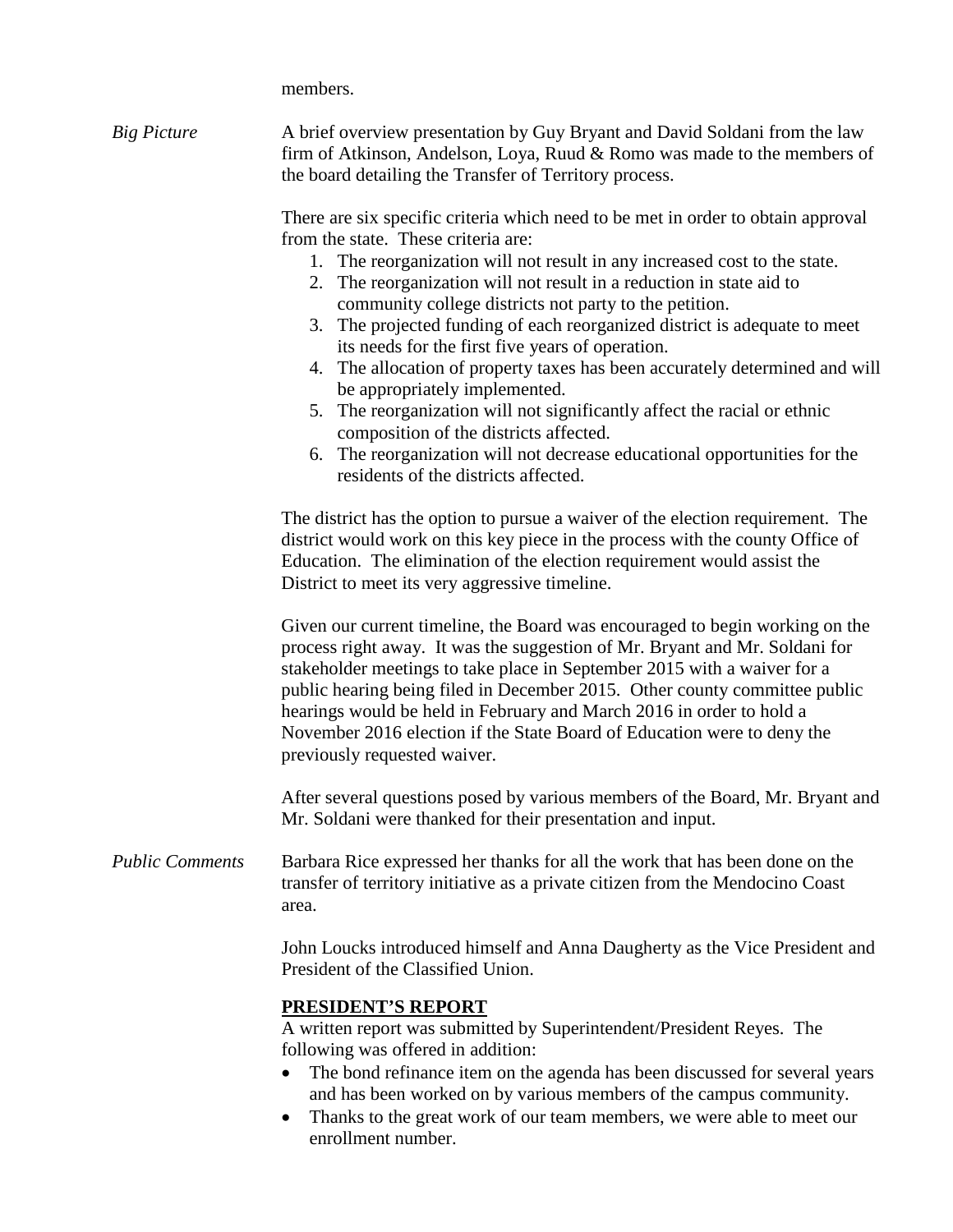- During a meeting with the Mendocino Transit Authority, our concern regarding the number of non-student issues by some bus riders occurring on our campus was addressed. Discussions have taken place regarding the moving of the bus stop from its current location.
- Tom Henry was introduced by S/P Reyes. Mr. Henry previously held the position of State Trustee for College of the Redwoods. He is now working with them on a consultant basis regarding the transfer of territory process. From his perspective, the petition is the most important item which needs to be addressed in a timely manner and stated he has shared a copy of a draft petition with the Presidents of both institutions. In order to be in effect by July 1, 2017, there would need to be finalized approval by everyone involved no later than December 2016.
- When asked about the costs involved in the process, S/P Reyes stated attorney fees and associated costs would most likely total in the neighborhood of \$100,000 plus the costs of an election. Mendocino College feels very strongly the costs would need to be covered by College of the Redwoods. We hope to eliminate the cost of an election and are hopeful our out-of-pocket expense would be in the neighborhood of \$30,000.

## **CONSENT AGENDA**

M/S (Clark/Geck) RESOLVED, That the Mendocino-Lake Community College District Board of Trustees does hereby approve the Consent Agenda as presented with the following vote:

| Tomkins, Haynes, Chaniot, Ubelhart, Geck, Clark and |
|-----------------------------------------------------|
| Eriksen                                             |
| <b>None</b>                                         |
| None                                                |
| <b>None</b>                                         |
|                                                     |

Items with an asterisk \* were approved by one motion as the Consent Agenda.

## **Personnel**

| $Emplovment -$                             | *RESOLVED, That the Mendocino-Lake Community College District Board of                                                                                                                       |
|--------------------------------------------|----------------------------------------------------------------------------------------------------------------------------------------------------------------------------------------------|
| Short-Term                                 | Trustees does hereby ratify the employment of the short-term employees as                                                                                                                    |
| <b>Employees</b>                           | submitted and presented at the meeting.                                                                                                                                                      |
| $Employment -$<br><b>Part-Time Faculty</b> | *RESOLVED, That the Mendocino-Lake Community College District Board of<br>Trustees does hereby approve the employment of the Part-Time faculty as<br>submitted and presented at the meeting. |
| <i>Volunteers</i>                          | *RESOLVED, That the Mendocino-Lake Community College District Board of<br>Trustees does hereby approve the list of Volunteers as submitted and presented<br>at the meeting.                  |
| $Employment -$                             | *RESOLVED, That the Mendocino-Lake Community College District Board of                                                                                                                       |
| Classified                                 | Trustees does hereby approve the employment of Kate Veno as the Student                                                                                                                      |
| Administrator                              | Equity Coordinator as presented at the meeting.                                                                                                                                              |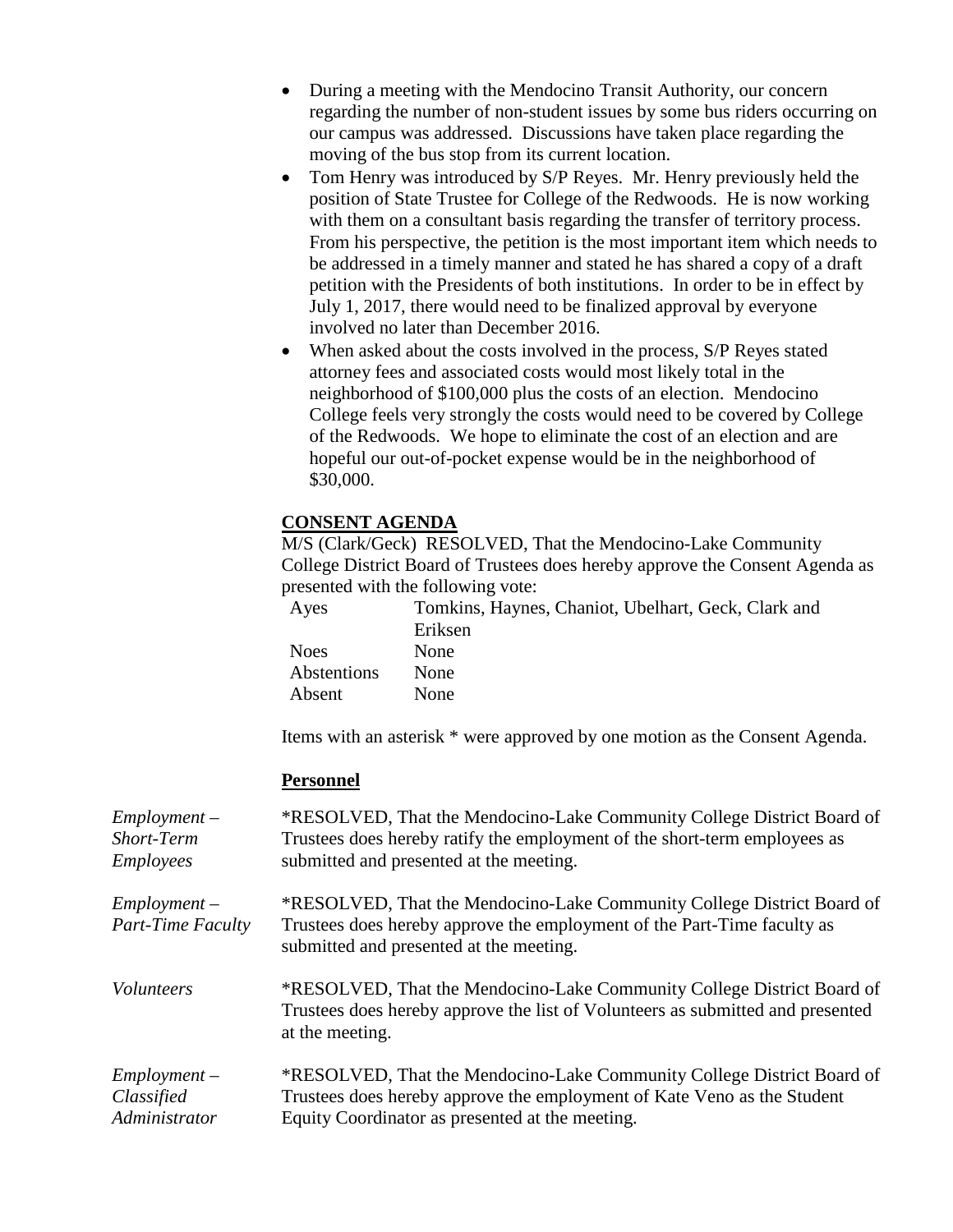| $Employment -$                                | *RESOLVED, That the Mendocino-Lake Community College District Board of                                                                                                                                                                                                                                                                                                                                                                                                                               |
|-----------------------------------------------|------------------------------------------------------------------------------------------------------------------------------------------------------------------------------------------------------------------------------------------------------------------------------------------------------------------------------------------------------------------------------------------------------------------------------------------------------------------------------------------------------|
| Classified                                    | Trustees does hereby approve the employment of Lory Widmer as the Interim                                                                                                                                                                                                                                                                                                                                                                                                                            |
| Administrator                                 | MESA Director as presented at the meeting.                                                                                                                                                                                                                                                                                                                                                                                                                                                           |
| $Employment -$                                | *RESOLVED, That the Mendocino-Lake Community College District Board of                                                                                                                                                                                                                                                                                                                                                                                                                               |
| Classified                                    | Trustees does hereby ratify the change in effective date for Human Resources                                                                                                                                                                                                                                                                                                                                                                                                                         |
| Administrator                                 | Director Sabrina Meyer as presented at the meeting.                                                                                                                                                                                                                                                                                                                                                                                                                                                  |
| $Employment -$                                | *RESOLVED, That the Mendocino-Lake Community College District Board of                                                                                                                                                                                                                                                                                                                                                                                                                               |
| Tenure-Track                                  | Trustees does hereby approve the employment of Tiffinny Drake effective                                                                                                                                                                                                                                                                                                                                                                                                                              |
| Faculty                                       | August 21, 2015 as presented at the meeting.                                                                                                                                                                                                                                                                                                                                                                                                                                                         |
| Transfer/Promotion                            | *RESOLVED, That the Mendocino-Lake Community College District Board of                                                                                                                                                                                                                                                                                                                                                                                                                               |
| $\sqrt{R}e$ assignment –                      | Trustees does hereby ratify the transfer of Tammy Cartwright to Library                                                                                                                                                                                                                                                                                                                                                                                                                              |
| <b>Classified Staff</b>                       | Specialist effective August 10, 2015 as presented at the meeting.                                                                                                                                                                                                                                                                                                                                                                                                                                    |
| Resignations/Retire                           | *RESOLVED, That the Mendocino-Lake Community College District Board of                                                                                                                                                                                                                                                                                                                                                                                                                               |
| $ments - Classified$                          | Trustees does hereby ratify the resignation of Ninna Zanardi effective                                                                                                                                                                                                                                                                                                                                                                                                                               |
| Staff                                         | December 30, 2015 as presented at the meeting.                                                                                                                                                                                                                                                                                                                                                                                                                                                       |
| Fiscal Report as of<br>June 30, 2015          | <b>Other Items</b><br>*RESOLVED, That the Mendocino-Lake Community College District Board of<br>Trustees does hereby accept the fiscal report as submitted.                                                                                                                                                                                                                                                                                                                                          |
| Donations to<br>Automotive<br>Technology      | *RESOLVED, That the Mendocino-Lake Community College District Board of<br>Trustees does hereby accept the automobile donated by Dave Jordan and the<br>automotive tool boxes, tools and miscellaneous automotive equipment donated<br>by Gordon Hat.                                                                                                                                                                                                                                                 |
| Sale of Automobiles                           | *RESOLVED, That the Mendocino-Lake Community College District Board of                                                                                                                                                                                                                                                                                                                                                                                                                               |
| to Ukiah High                                 | Trustees does hereby approve the sale of four automobiles to Ukiah High                                                                                                                                                                                                                                                                                                                                                                                                                              |
| School                                        | School by the Mendocino College Automotive Club.                                                                                                                                                                                                                                                                                                                                                                                                                                                     |
| Bond Refunding $-$<br>Resolution 08-15-<br>01 | <b>ACTION ITEMS</b><br>A presentation was made by Ivory Li from Piper Jaffray to the members of the<br>Board. During the presentation, Ms. Li stressed the fact that 100% of the<br>savings realized by a bond refunding would need to be returned to the<br>taxpayers. David Casnocha from Stradling Yocca Carlson & Rauth presented<br>the legal ramifications of the refinancing proposal.<br>After review of the documents and hearing the presentation, the Board took the<br>following action: |
|                                               | M/S (Haynes/Clark) to approve a bond refunding not to exceed \$55,000,000<br>and to follow scenario 2-B from the presentation made by Ivory Li. The motion<br>was approved with the following vote:<br>Ayes<br>Tomkins, Haynes, Chaniot, Ubelhart, Geck, Clark and Eriksen<br><b>Noes</b><br>None<br>Abstentions<br>None<br>Absent<br>None                                                                                                                                                           |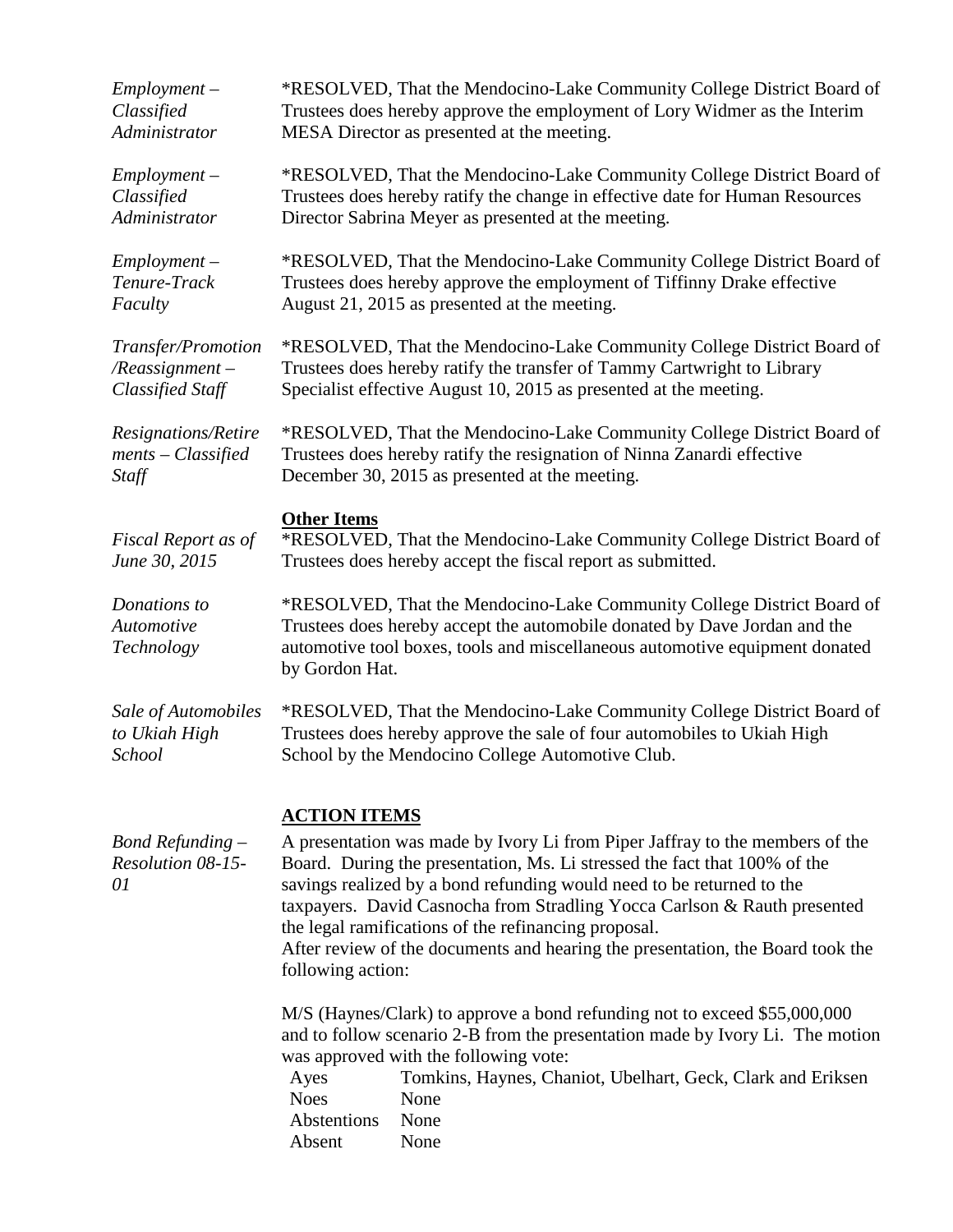| Quarterly Fiscal<br>Status Report-AB<br>2910                     | After reviewing the documents presented, the Board took the following action:<br>M/S (Geck/Clark) to accept the Quarterly Fiscal Status Report – AB 2910 as<br>presented. The motion was approved with the following vote: |                                                                                                                                                 |  |
|------------------------------------------------------------------|----------------------------------------------------------------------------------------------------------------------------------------------------------------------------------------------------------------------------|-------------------------------------------------------------------------------------------------------------------------------------------------|--|
|                                                                  | Ayes<br><b>Noes</b><br>Abstentions<br>Absent                                                                                                                                                                               | Tomkins, Haynes, Chaniot, Ubelhart, Geck, Clark and Eriksen<br>None<br>None<br>None                                                             |  |
| Contracts and<br>$A$ greements –<br>Quarterly<br>Ratification    | After reviewing the list of contracts and finding everything in order, the<br>following action was taken:                                                                                                                  |                                                                                                                                                 |  |
|                                                                  |                                                                                                                                                                                                                            | M/S (Clark/Chaniot) to ratify the contracts and agreements as presented. The<br>motion was approved with the following vote:                    |  |
|                                                                  | Ayes<br><b>Noes</b><br>Abstentions<br>Absent                                                                                                                                                                               | Tomkins, Haynes, Chaniot, Ubelhart, Geck, Clark and Eriksen<br>None<br>None<br>None                                                             |  |
| Child Development<br>Center Contract-<br>Resolution 08-15-<br>02 | After reviewing the Child Development Center contract #CCTR-5140, the<br>following action was taken:                                                                                                                       |                                                                                                                                                 |  |
|                                                                  | M/S (Haynes/Clark) to approve the contract in the amount of \$131,091.00 as<br>presented. The motion was approved with the following vote:                                                                                 |                                                                                                                                                 |  |
|                                                                  | Ayes<br><b>Noes</b><br>Abstentions<br>Absent                                                                                                                                                                               | Tomkins, Haynes, Chaniot, Ubelhart, Geck, Clark and Eriksen<br>None<br>None<br>None                                                             |  |
| Child Development<br>Center Contract-<br>Resolution 08-15-<br>03 | was taken:                                                                                                                                                                                                                 | After reviewing Child Development contract #CSPP-5261, the following action                                                                     |  |
|                                                                  |                                                                                                                                                                                                                            | M/S (Chaniot/Haynes) to approve the contract in the amount of \$179,520.00 as<br>presented. The motion was approved with the following vote:    |  |
|                                                                  | Ayes<br><b>Noes</b><br>Abstentions<br>Absent                                                                                                                                                                               | Tomkins, Haynes, Chaniot, Ubelhart, Geck, Clark and Eriksen<br>None<br>None<br>None                                                             |  |
| <b>Appropriation Limit</b><br>Resolution 08-15-<br>03            |                                                                                                                                                                                                                            | After reviewing the worksheet provided the Board took the following action:                                                                     |  |
|                                                                  | vote:                                                                                                                                                                                                                      | M/S (Clark/Geck) to establish the District's appropriation limit at<br>\$31,638,561.00 as presented. The motion was approved with the following |  |
|                                                                  | Ayes<br><b>Noes</b>                                                                                                                                                                                                        | Tomkins, Haynes, Chaniot, Ubelhart, Geck, Clark and Eriksen<br>None                                                                             |  |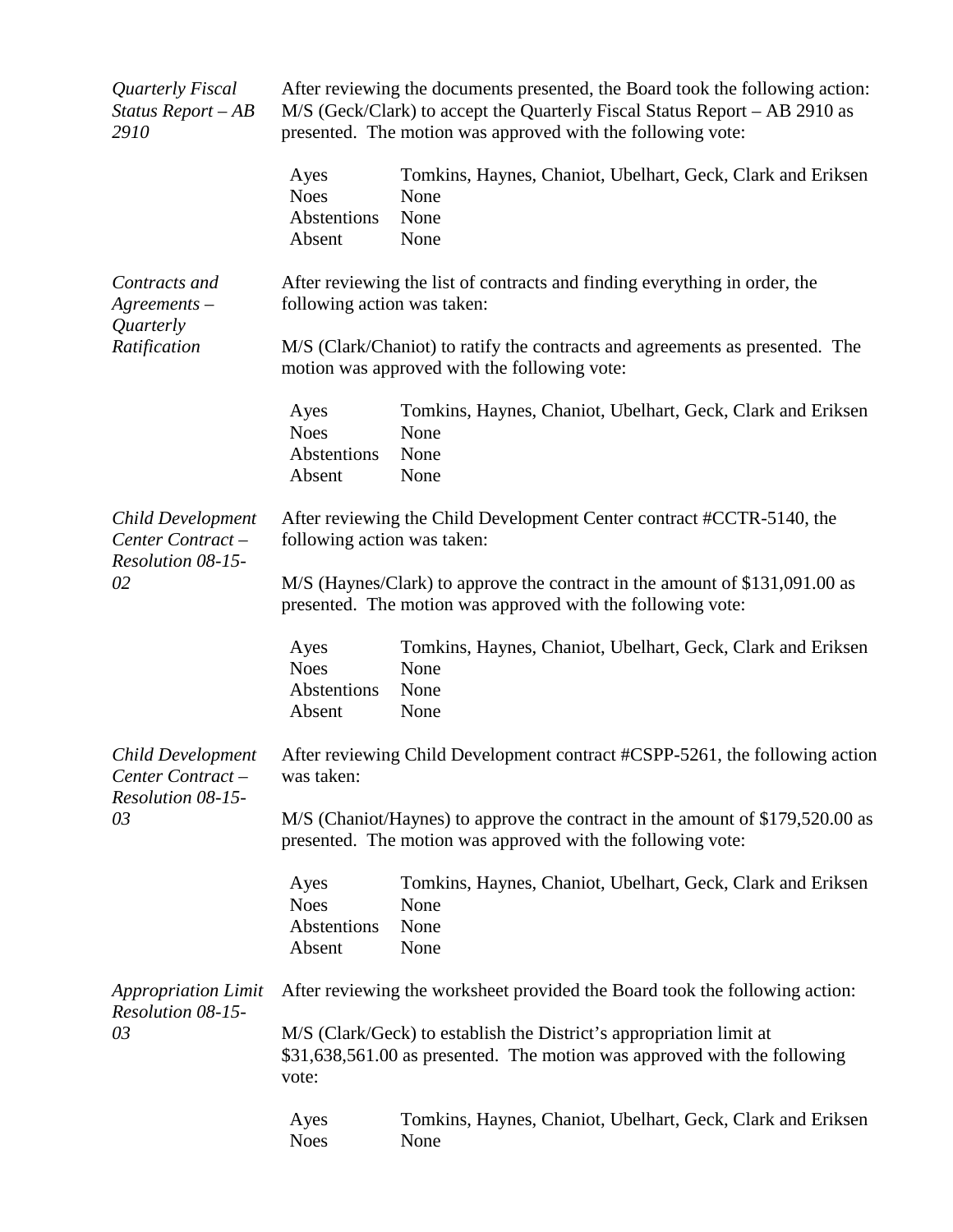|                                                                    | Abstentions<br>Absent                                                                                                                                                                                                                                                                                         | None<br>None                                                                                                                                                                                                                          |  |
|--------------------------------------------------------------------|---------------------------------------------------------------------------------------------------------------------------------------------------------------------------------------------------------------------------------------------------------------------------------------------------------------|---------------------------------------------------------------------------------------------------------------------------------------------------------------------------------------------------------------------------------------|--|
| <b>Board Policy</b><br>Revisions - Second<br>Reading               | After reviewing and discussing Board Policy 3560, 3900, 4105, 5030, 6330,<br>6340, 6400, 6500, 6540, and 6800, the following action was then taken:<br>M/S (Clark/Chaniot) to adopt the revisions to Board Policy #3560, #3900 and<br>#4105, #5030, #6330, #6340, #6400, #6500, #6540 and #6800 as presented. |                                                                                                                                                                                                                                       |  |
|                                                                    | Ayes                                                                                                                                                                                                                                                                                                          | Tomkins, Haynes, Chaniot, Ubelhart, Geck, Clark and<br>Eriksen                                                                                                                                                                        |  |
|                                                                    | <b>Noes</b><br>Abstentions                                                                                                                                                                                                                                                                                    | None<br>None                                                                                                                                                                                                                          |  |
|                                                                    | Absent                                                                                                                                                                                                                                                                                                        | None                                                                                                                                                                                                                                  |  |
| Memorandum of<br>Understanding with<br>Redwoods                    |                                                                                                                                                                                                                                                                                                               | After reviewing the fully executed Memorandum of Understanding with<br>Redwoods Community College District, the Board took the following action:                                                                                      |  |
| Community College<br><b>District</b>                               | M/S (Clark/Geck) that the district ratify the Memorandum of Understanding<br>with the Redwoods Community College District to provide educational and<br>student services to the coast communities from August 15, 2015 through June<br>30, 2017 as presented.                                                 |                                                                                                                                                                                                                                       |  |
|                                                                    | Ayes                                                                                                                                                                                                                                                                                                          | Tomkins, Haynes, Chaniot, Ubelhart, Geck, Clark and<br>Eriksen                                                                                                                                                                        |  |
|                                                                    | <b>Noes</b>                                                                                                                                                                                                                                                                                                   | None                                                                                                                                                                                                                                  |  |
|                                                                    | Abstentions<br>Absent                                                                                                                                                                                                                                                                                         | None<br>None                                                                                                                                                                                                                          |  |
| <b>Education</b> and<br><b>Student Services</b><br>Report          | and Student Services.                                                                                                                                                                                                                                                                                         | <b>INFORMATIONAL REPORTS</b><br>A written report was submitted by Virginia Guleff, Vice President of Education                                                                                                                        |  |
|                                                                    | Fall enrollment is looking very strong.<br>We are currently looking at renting some space at the Coast Center to the<br>$\bullet$<br>Mendocino Private Industry Council.                                                                                                                                      |                                                                                                                                                                                                                                       |  |
|                                                                    | County Center.                                                                                                                                                                                                                                                                                                | We have some new Career Technical Education offerings at the North                                                                                                                                                                    |  |
| <b>CTE</b> Program<br><b>Advisory Committee</b><br>Summary 2014-15 | programs.                                                                                                                                                                                                                                                                                                     | A written report was submitted by Steve Hixenbaugh, Interim Dean of Career<br>Technical Education and outlined the work completed in the 2014-15 year by<br>each of the CTE programs. This annual report is a requirement for all CTE |  |
| Administrative<br><b>Services Report</b>                           | A written report was submitted by Eileen Cichocki, Vice President of<br>Administrative Services. The following was offered in addition:<br>Vice President Cichocki stated attendees at the budget workshop were told<br>the State is predicting a good budget year for the next two years.                    |                                                                                                                                                                                                                                       |  |
| Mendocino College<br><b>Foundation Affiliate</b><br>Report         |                                                                                                                                                                                                                                                                                                               | There was no report received from the affiliate group.                                                                                                                                                                                |  |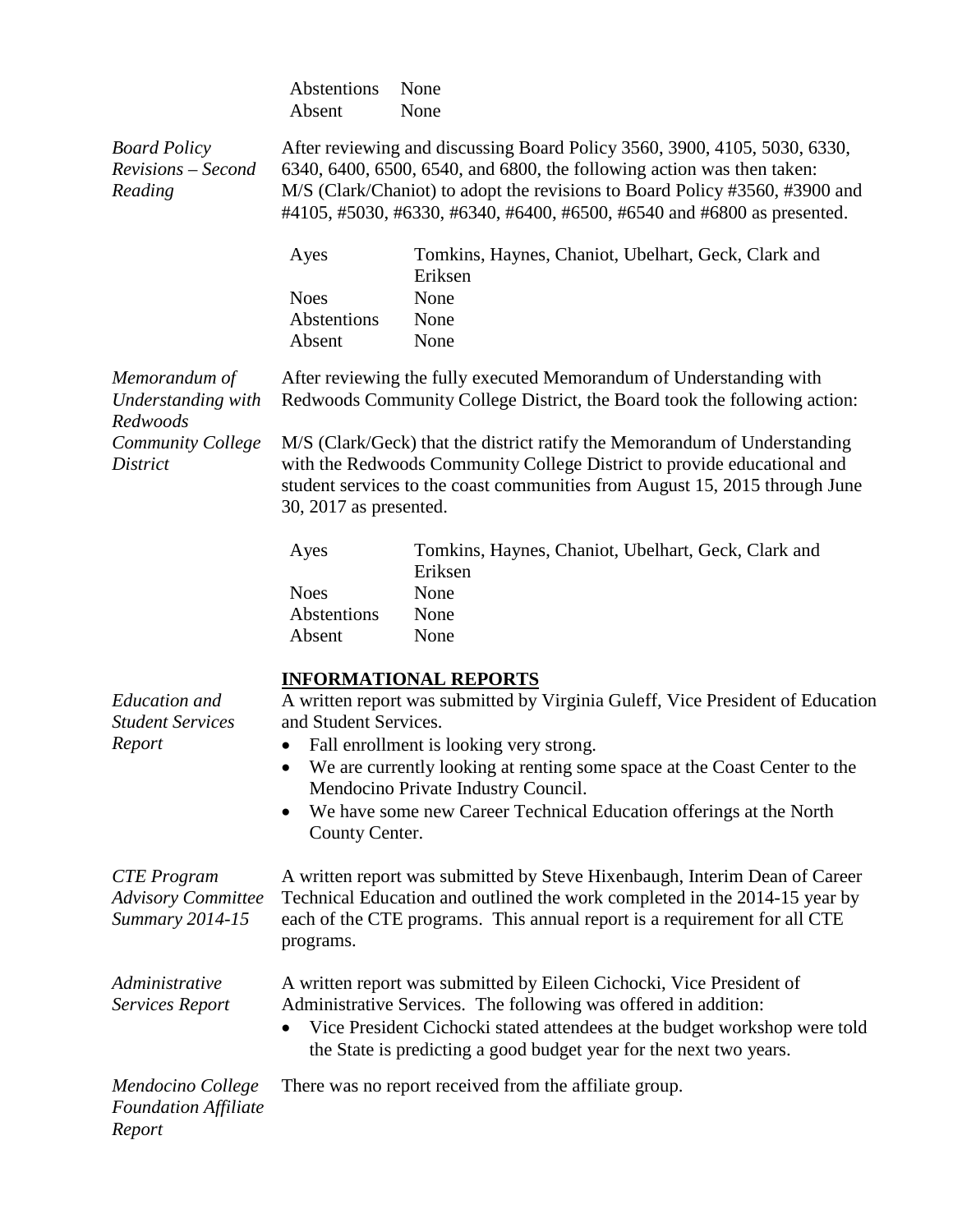*Mendocino College Foundation, Inc.*

A written report was presented by Katie Fairbairn, Executive Director of the Mendocino College Foundation, Inc. The following information was presented in addition:

- S/P Reyes added the Gala is nearly sold out so get your tickets now
- Foundation has authorized a half-time position to work with potential donors on the coast.
- There will be a welcome back barbeque at the Lake Center on Aug 19, 2015.

*Constituents Group Reports*

## *Academic Senate:*

An oral report was presented by Academic Senate President Reid Edelman.

- Academic Senate President Edelman stated there will be a faculty retreat held on Thursday, August  $20<sup>th</sup>$ . Faculty members will also be working with the representatives from the Center for Urban Education during the in-service and flex activity.
- Various faculty members met over the summer regarding minimum qualifications.

# *Classified Senate:*

There was no report made.

# *Management/Supervisory/Confidential:*

There was no report made.

# *ASMC:*

An oral report was presented by Student Trustee Castaneda.

- New officers were elected for the 2015-16 year and include:
	- Xiomara Valdez President Alejandro Ruvalcaba Vice President Melissa Lovino Secretary Wyatt Keith Coffman Treasurer Nayeli Castaneda Student Trustee
- There has been a donation of \$5,000.00 made by the Foundation for the Food Pantry.

# **TRUSTEE COMMUNICATION**

# *Trustee Reports* **Report by Trustee Chaniot:**

A written report was submitted by Trustee Chaniot. The following was offered in addition:

- Trustee Chaniot will be attending the ACCT meeting in San Diego in October and will be asking for approval of the Board for Mendocino College to join the organization sometime in the future.
- Will present a report to CCCT on a discussion she had with a former student who is now working for the California State Farm Bureau.

# **Oral report by Trustee Eriksen:**

• Trustee Eriksen brought books to college library for their use or to sell.